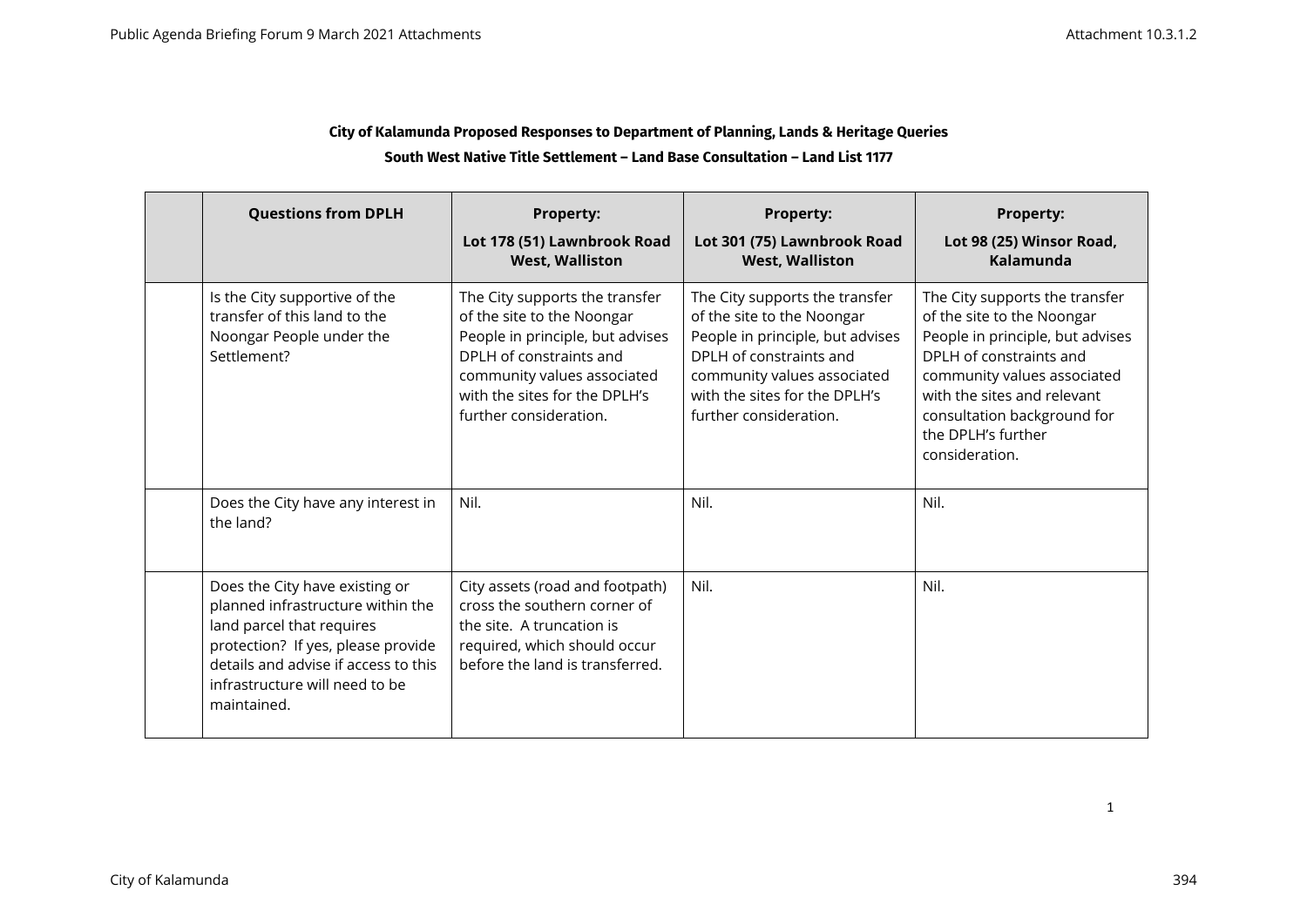## **City of Kalamunda Proposed Responses to Department of Planning, Lands & Heritage Queries South West Native Title Settlement – Land Base Consultation – Land List 1177**

| Is the land parcel subject to any<br>mandatory connection to<br>services?                                                                       | No comment.                                                                                                                                                                                                                                                                                                                                                                                                                                                                                                                                                                                                  | No comment.                                                                         | No comment.                                                                         |
|-------------------------------------------------------------------------------------------------------------------------------------------------|--------------------------------------------------------------------------------------------------------------------------------------------------------------------------------------------------------------------------------------------------------------------------------------------------------------------------------------------------------------------------------------------------------------------------------------------------------------------------------------------------------------------------------------------------------------------------------------------------------------|-------------------------------------------------------------------------------------|-------------------------------------------------------------------------------------|
| Are any future proposals for the<br>land identified? Please provide<br>detail of what is proposed and in<br>what timeframe?                     | This site is not identified for<br>any future investigation for<br>land use change.                                                                                                                                                                                                                                                                                                                                                                                                                                                                                                                          | This site is not identified for<br>any future investigation for<br>land use change. | This site is not identified for any<br>future investigation for land<br>use change. |
| Are there any future proposals for<br>adjoining land that may affect the<br>land identified in the<br>spreadsheet? If so, in what<br>timeframe? | The site to the north (Lot 126),<br>which previously contained a<br>television mast and associated<br>buildings (demolished in 2019),<br>is privately owned, zoned<br>Residential R10 and has been<br>identified as a potential<br>investigation area under the<br>City's draft Local Housing<br>Strategy, which is expected to<br>be returned to Council in<br>February 2021. The City has<br>also made officer level<br>enquiries with the DPLH<br>regarding the need for a<br>structure plan to coordinate<br>future residential development<br>on Lot 126. Notwithstanding<br>the officer recommendation | Nil.                                                                                | Nil.                                                                                |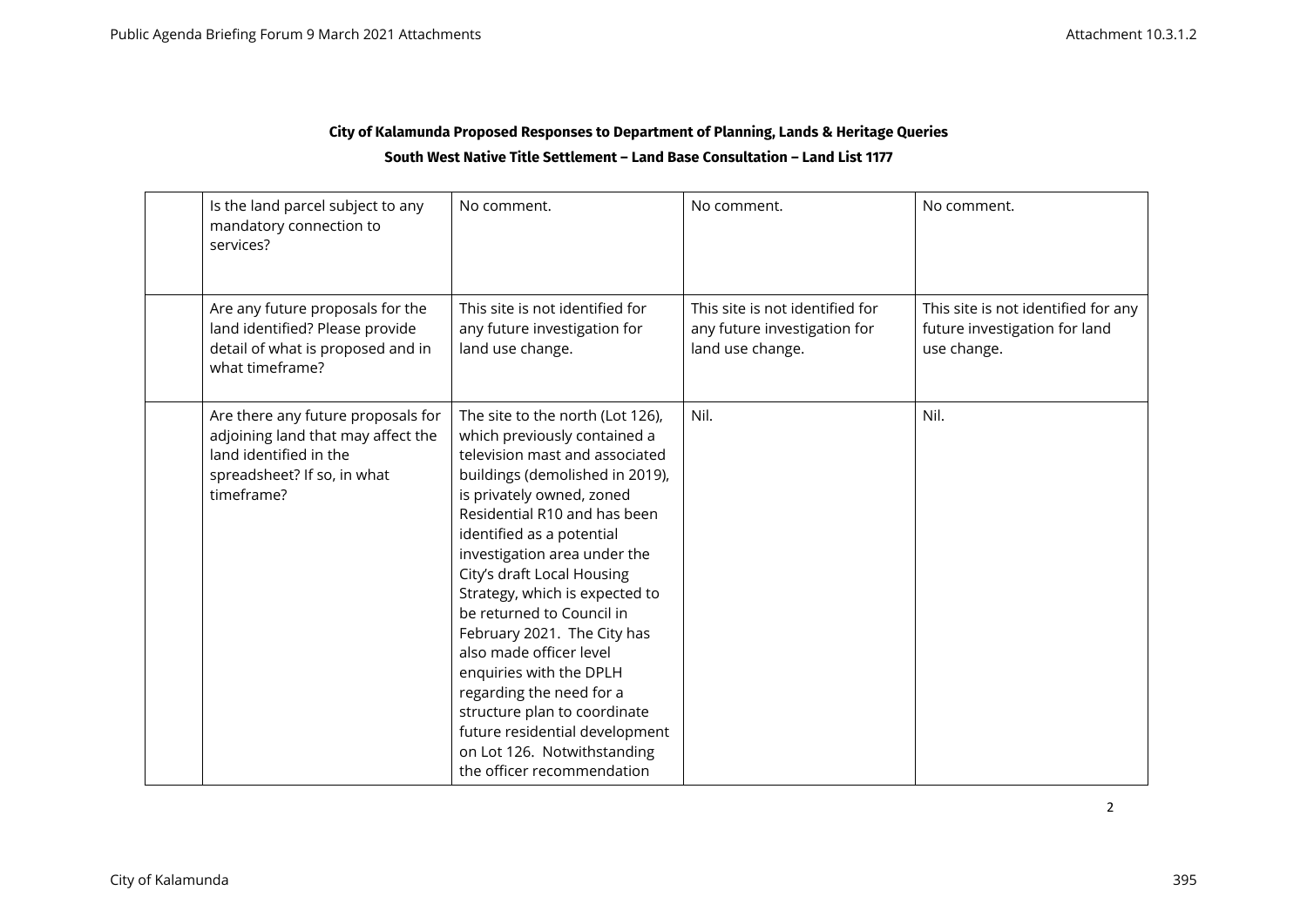| City of Kalamunda Proposed Responses to Department of Planning, Lands & Heritage Queries |
|------------------------------------------------------------------------------------------|
| South West Native Title Settlement - Land Base Consultation - Land List 1177             |

|                                                                                                                                                                                                                                                               | regarding Lot 178 being<br>included as part of the South<br>West Native Title Settlement, in<br>the event that Lot 126 is<br>proposed to be developed for<br>residential purposes, it is<br>considered appropriate to<br>coordinate the future<br>development and subdivision<br>having regard to both lots. Key<br>matters for consideration as<br>part of any future development<br>include tree retention and<br>matters of environmental<br>significance. |      |                                                                                                                                                                                                                                         |
|---------------------------------------------------------------------------------------------------------------------------------------------------------------------------------------------------------------------------------------------------------------|---------------------------------------------------------------------------------------------------------------------------------------------------------------------------------------------------------------------------------------------------------------------------------------------------------------------------------------------------------------------------------------------------------------------------------------------------------------|------|-----------------------------------------------------------------------------------------------------------------------------------------------------------------------------------------------------------------------------------------|
| Please advise of any proposed<br>planning scheme amendments<br>that may affect the zoning of this<br>land at a State or Local<br>government level. If a scheme<br>amendment is to occur, what is<br>the change proposed and when<br>will it come into effect? | Nil.                                                                                                                                                                                                                                                                                                                                                                                                                                                          | Nil. | In May 2004, the Council<br>resolved (in part) to initiate an<br>amendment to the District<br>Planning Scheme No. 2 to<br>rezone Reserve 28532 Lot 98<br>(25) Winsor Road, Kalamunda<br>from R5 to local reserve, public<br>open space. |

3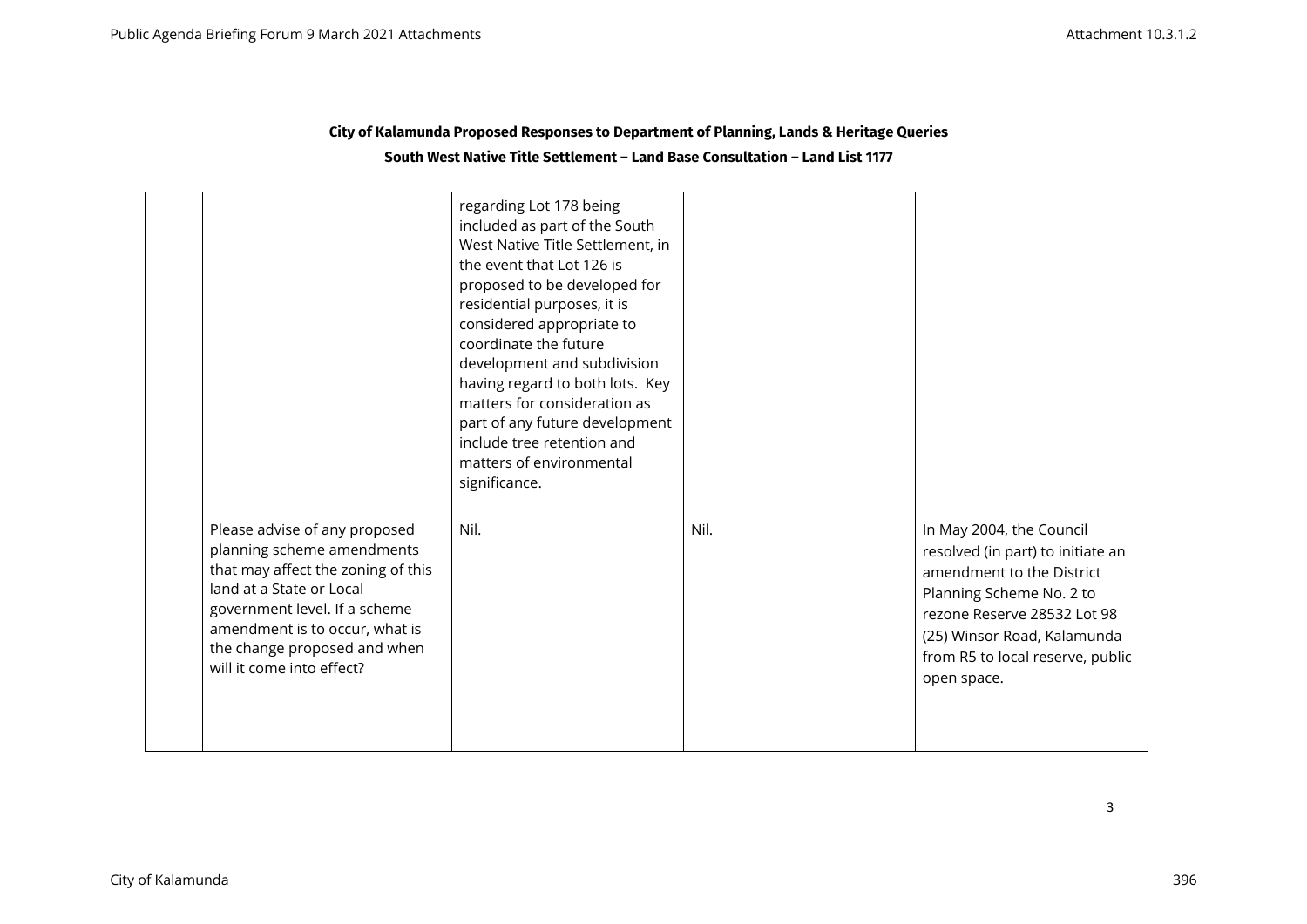### **City of Kalamunda Proposed Responses to Department of Planning, Lands & Heritage Queries South West Native Title Settlement – Land Base Consultation – Land List 1177**

|                                                                                                                                                                                                                                                 |                                                                                                                                                                                                                                                                                                                                                                                                                                                                                                                                                              |                                                                                                                                                                                                                                                                                                                                                                                                                                                                                                                                                 | Given Lot 98 is still zoned<br>Residential, it is evident that the<br>Council's resolution to amend<br>District Planning Scheme No. 2<br>was not finalised.                                                                                                                                                                                                                                                                                                                                 |
|-------------------------------------------------------------------------------------------------------------------------------------------------------------------------------------------------------------------------------------------------|--------------------------------------------------------------------------------------------------------------------------------------------------------------------------------------------------------------------------------------------------------------------------------------------------------------------------------------------------------------------------------------------------------------------------------------------------------------------------------------------------------------------------------------------------------------|-------------------------------------------------------------------------------------------------------------------------------------------------------------------------------------------------------------------------------------------------------------------------------------------------------------------------------------------------------------------------------------------------------------------------------------------------------------------------------------------------------------------------------------------------|---------------------------------------------------------------------------------------------------------------------------------------------------------------------------------------------------------------------------------------------------------------------------------------------------------------------------------------------------------------------------------------------------------------------------------------------------------------------------------------------|
| Please advise of any known land<br>management issues such as site<br>contamination, hazards, debris or<br>rubbish dumping, unauthorised<br>land use and environmental<br>considerations (such as<br>inundation or similar site<br>constraints). | The subject sites are<br>considered to contain<br>values that contribute<br>towards the amenity of<br>adjoining and nearby<br>residents;<br>the vegetation on the<br>subject sites has<br>matured uninterrupted<br>for over 50 years and is<br>significantly established,<br>and constitute a form of<br>pseudo-public open<br>space;<br>the City of Kalamunda<br>has identified potential<br>environmental values on<br>the subject sites;<br>clearing of the subject<br>$\bullet$<br>sites for residential<br>purposes would not be<br>consistent with the | The subject sites are<br>considered to contain<br>values that contribute<br>towards the amenity of<br>adjoining and nearby<br>residents;<br>the vegetation on the<br>subject sites has<br>matured uninterrupted<br>for over 50 years and is<br>significantly established,<br>and constitute a form of<br>pseudo-public open<br>space;<br>the City of Kalamunda<br>has identified potential<br>environmental values on<br>the subject sites;<br>clearing of the subject<br>sites for residential<br>purposes would not be<br>consistent with the | the subject site is<br>considered to contain<br>values that contribute<br>towards the amenity of<br>adjoining and nearby<br>residents;<br>the vegetation on the<br>subject site has matured<br>uninterrupted for over<br>50 years and is<br>significantly established,<br>and constitutes a form<br>of pseudo-public open<br>space;<br>the City of Kalamunda<br>has identified potential<br>environmental values on<br>the subject site;<br>clearing of the subject<br>site for residential |